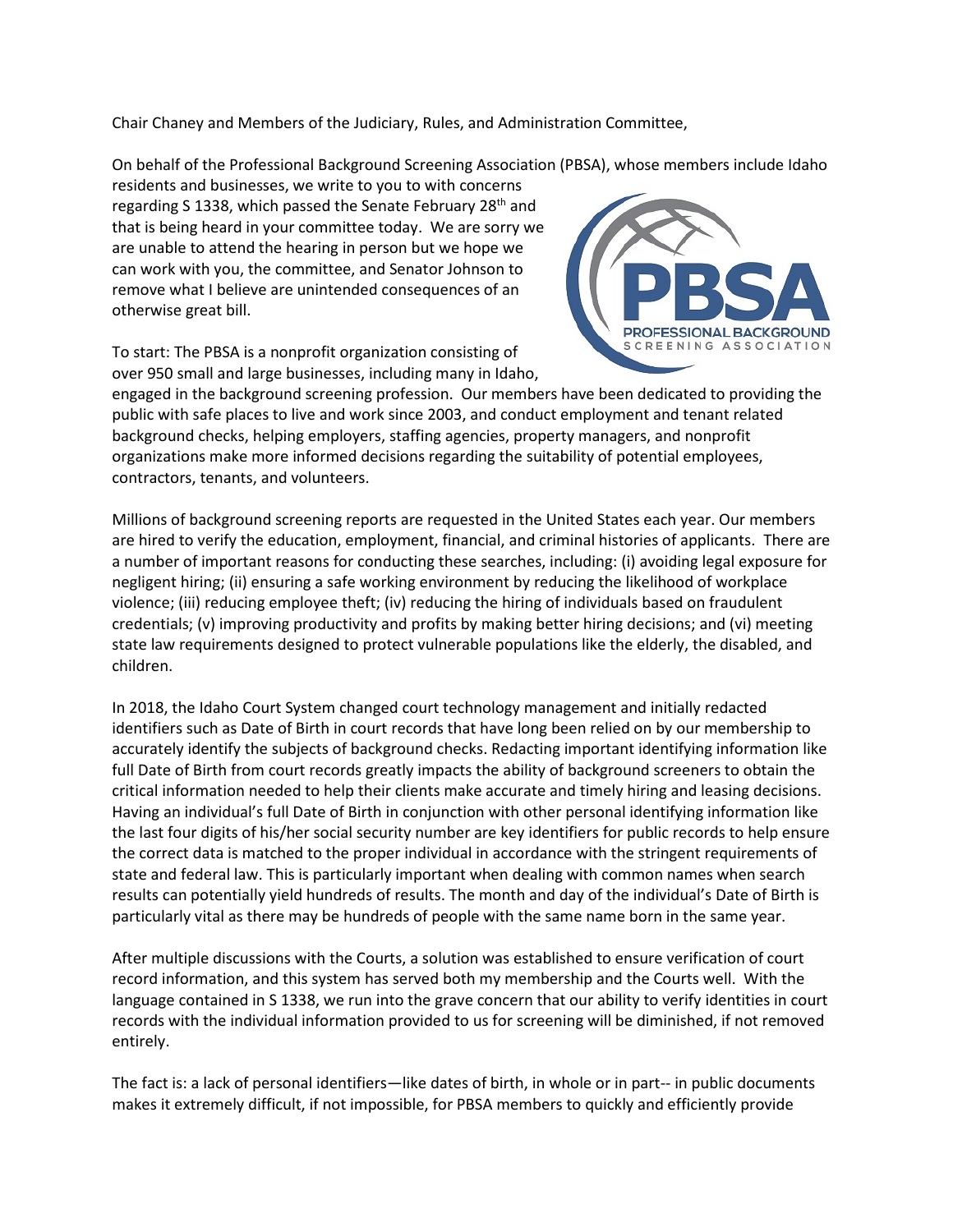complete, accurate, and thorough background screens, which negatively impacts prospective employees, tenants, and volunteers. If key identifiers like birth dates are redacted from public records, employers in Idaho will receive background reports containing "false negatives;" that is, the employer will not know that the applicant was convicted of a serious crime, and the individual may be hired and placed in a position of access to vulnerable third parties or entrusted with access to money and critical property. The members of PBSA perform background checks for healthcare providers, schools, and volunteer organizations in Idaho. The inability to provide accurate and complete background checks will increase the risk of harm to citizens.

While PBSA strongly supports efforts to protect consumers from identity theft and other privacy concerns, we believe that such measures must be balanced with the legitimate need of employers, landlords, and others to verify applicants' backgrounds. In the interest of this balance, we would encourage you to work with us to continue to allow full date of birth to be included on publicly available court documents and for our access to these identifiers to be protected. As a whole, there is no risk of harm to citizens in granting the public access to full Dates of Birth in court records. Not only are Dates of Birth often readily available from other public sources, but Idaho's own Data Breach Notification law does not classify Dates of Birth as sensitive personal information subject to the law's data breach notification requirements. See*: Idaho Code § 28-51-104(5)*. Indeed, this is for good reason – dates of birth are not a gateway to identity theft. A malicious actor cannot steal someone's identity merely by knowing his or her name and date of birth. Idaho's law was enacted in 2006 specifically to address concerns relating to identity theft, and by not including dates of birth within the definition of sensitive personal information, the legislature was acknowledging that public access to dates of birth does not create a risk of identity theft to Idaho citizens. See: Statement of Purpose, 2006 Idaho Laws Ch. 258 (S.B. 1374).

It should be noted that background screeners who work with this data are highly regulated and required to operate to very high standards. PBSA members are considered consumer reporting agencies (CRA's) and as such are governed by the Federal Fair Credit Reporting Act (FCRA) and regulated by the Federal Trade Commission and Consumer Financial Protection Bureau. Our members are also regulated by federal, state, and local rules pertaining to data security and privacy laws. We follow specific guidelines -- both through statute and industry best practices -- for identity theft prevention, fraud alerts, unauthorized dissemination of information, disposal of records, and other security practices. It should further be noted that in an FCRA governed background check, the screener already has the vital information like Social Security Number and full Date of Birth as given to them by the applicant with the applicants authorization to use it to verify their identity. Much of the need for public access is less the providing of information, and more the verification of a match or lack thereof.

With that lengthy background laid out, PBSA would ask for your help in ensuring we are not accidentally shut out from the vital information we need to do our important work. I would truly appreciate the chance to discuss a friendly amendment that could be brought in the House which would achieve one of three options: 1) allow an exemption to the redaction requirements for those entities engaging in background screening as governed by the FCRA; 2) clarify that the current established information verification/sharing system through the Idaho Courts is unaffected by the provisions of S 1338; OR 3) remove Date of Birth from the redaction provisions of S 1338. I believe all of these options would preserve the essential protections contained in S 1338, while ensuring my members can continue providing their vital public safety services.